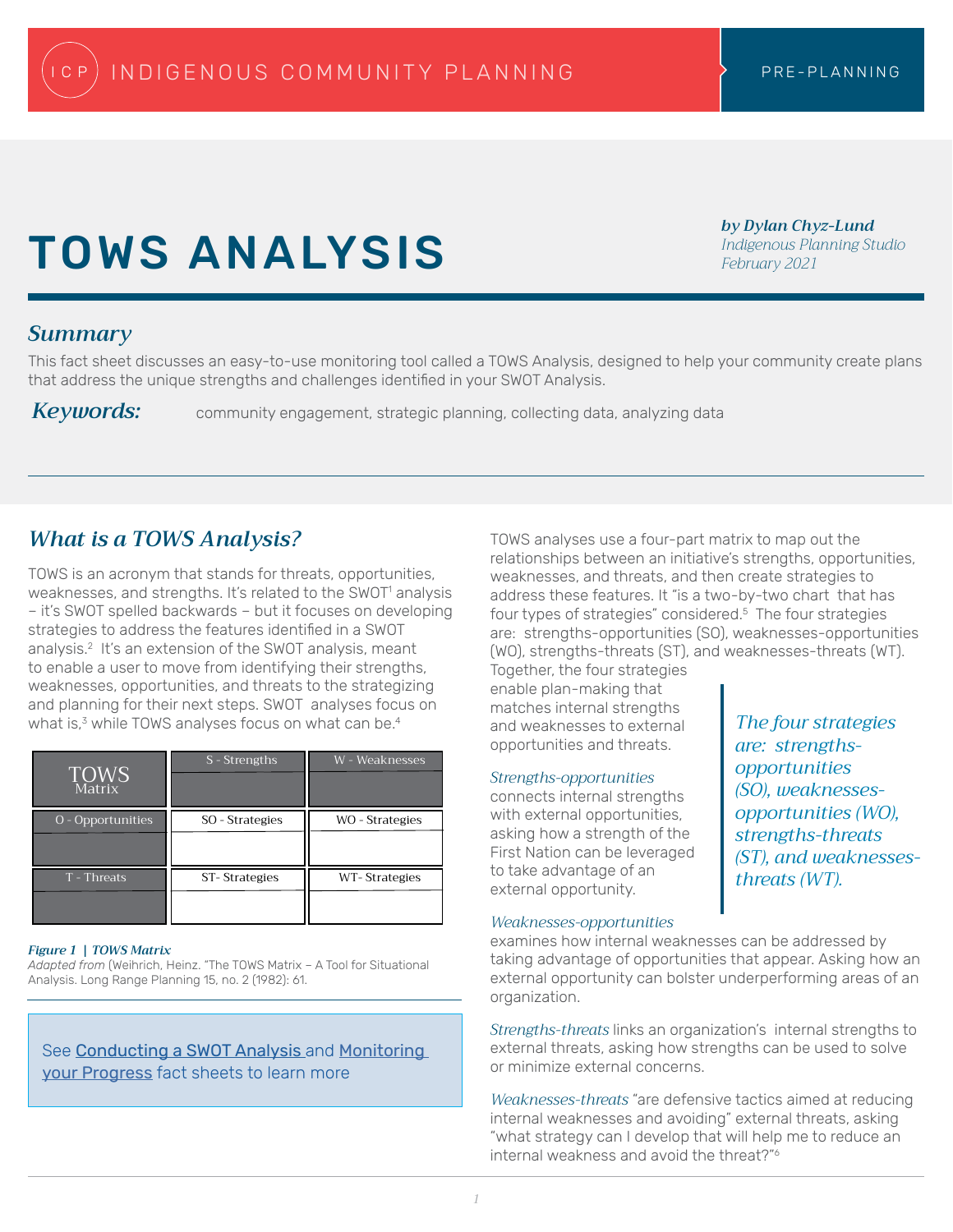# *Why are TOWS Analyses Useful?*

The TOWS analysis allows you to create concrete strategies and tactics grounded in the findings of your SWOT analysis. This enables the initiative to plan next steps after the SWOT analysis has been completed. While a SWOT analysis is valuable by itself, it usually requires some additional work to implement any findings. Typically, a TOWS analysis is conducted during the pre-planning phase immediately after the SWOT analysis has been completed but before plans have been formulated. TOWS is an easy-to-use template for plan development that can be used by any First Nation, project members, or organization. If a project is longer term, it's often recommended that SWOT analyses are conducted on a regular basis. This provides an opportunity to also revise the TOWS analysis and adjust any strategies depending on changes in your SWOT.

Plans that are developed using a TOWS analysis are informed by the strengths, weaknesses, opportunities, and threats facing an organization. Therefore, it enables plan development that responds to internal and external issues identified by team members. Furthermore, a TOWS analysis ensures that planning for both negative and positive situations is being undertaken, ensuring a broad view of possible scenarios.

# *TOWS Analysis Limitations*

When conducting a TOWS analysis, you should be aware of its potential limitations. First, it can be a time-consuming process. To be undertaken successfully, it requires the separate process of a SWOT analysis to have been completed. SWOT analyses work best when they engage multiple stakeholders to ensure many perspectives on issues facing a First Nation are heard. This thinking also applies to a TOWS analysis. Therefore, completing a TOWS analysis requires a time and resource commitment from your First Nation to identify its current state, and then a repeat of this process to identify strategies for moving forward. This process should become more efficient as it's repeated.

The second limitation is that for a TOWS analysis to work successfully, it requires a good understanding of the external and internal factors affecting your community or project. If this understanding is lacking, then plans developed during the TOWS analysis may not be effective.

The third limitation of a TOWS analysis is that it does not include a system to weight the importance of any features or strategies recognized by your First Nation. $\frac{7}{7}$  This means that when deciding what strategies to adopt, the framework does not provide any quidance for how to prioritize your decisions.<sup>8</sup> Relatedly, a TOWS analysis can create an overly large scope of strategies that you may struggle to choose from.



*Figure 2* | *Brainstorming Workshop* 

*A TOWS Analysis works best with the widest number of participants. This enables a diversity of opinions and expertise to inform your strategies.* 

| Table $1 \mid$<br><b>Strategy Examples</b> |                                 |                                                                                             |
|--------------------------------------------|---------------------------------|---------------------------------------------------------------------------------------------|
|                                            |                                 | <b>Strategy Examples</b>                                                                    |
|                                            | <b>Strengths-Opportunities</b>  | A staff with a history of grant-writing matched with an available grant for your initiative |
|                                            | <b>Weaknesses-Opportunities</b> | Applying for grants to fill a funding gap in your services                                  |
|                                            | <b>Strengths-Threats</b>        | Ensuring that households have access to the internet during a lockdown                      |
|                                            | Weaknesses-Threats              | Addressing internet connectivity during a lockdown                                          |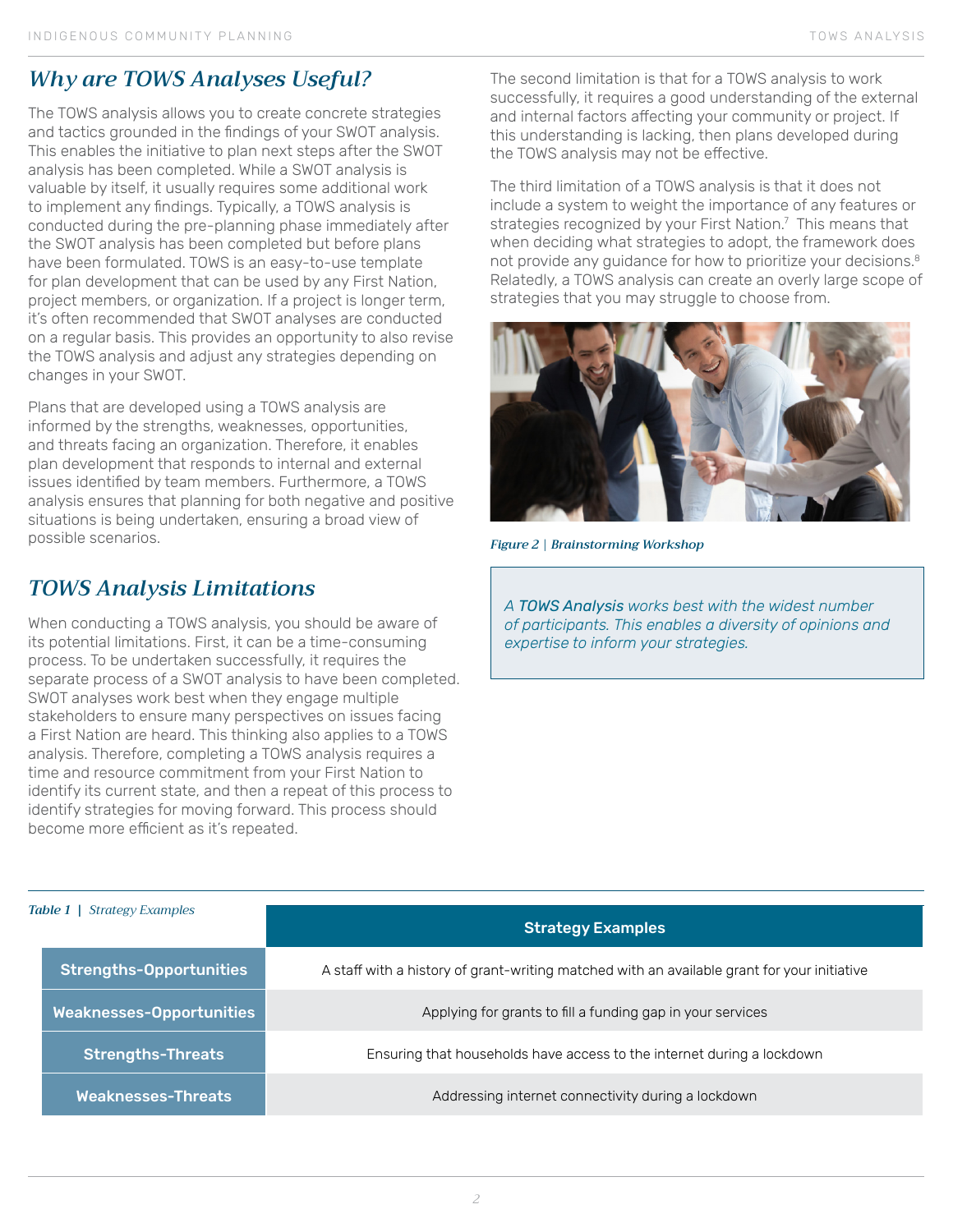## *Who Participates in a TOWS Analysis?*

Like SWOT, a TOWS analysis works best when the largest range of stakeholders is involved in the brainstorming. Therefore, community members with knowledge of the project are valuable participants. In addition to community members, the Chief and Council, as well as employees working on the project should all be engaged in the TOWS analysis. By reaching out to many knowledgeable stakeholders, the TOWS analysis can develop a significant number of strategies and alternate strategies for the project. Moreover, maximizing involvement in the process reduces the number of potential blind spots in future strategy. A variety of perspectives can enable your organization to think through the connections between the features identified in the SWOT analysis and potential strategies to address them. This may result in a more robust selection of responses to issues that have been identified. This is particularly valuable because having alternative strategies ensures a range of responses to an issue if the initial strategy needs to be altered or replaced.

In addition to generating multiple strategies, involving all stakeholders in the TOWS process can benefit the implementation of selected strategies by creating ownership over them. Those who have participated in the creation of strategies may feel a greater responsibility for seeing those strategies implemented successfully.

# *How do you Lead a TOWS Analysis?*

A TOWS analysis requires few materials. It can be helpful to have a facilitator to help with discussion as well as a designated note-taker to make sure no important points are missed. As a brainstorming session for participants it needs a whiteboard, large paper, shared electronic document, or any other way to collect ideas from your team and display the ideas back to them. A sample matrix is provided on page one with the correct ordering of the table. A sample matrix example is also provided in Table 3.

Start by creating a 3 x 3 table. The top left box can be left blank or be the title box. To the right of the title box label the strengths box, and to the right of it label the weaknesses box. In the box below the title box label the opportunities box, and below it label the threats box. In each of these, list the findings from your SWOT analysis under the appropriate heading. Make sure to list the SWOT headings in the same way as the example provided because they need to align with the TOWS strategies. You can then create the TOWS matrix.

The box directly right of opportunities will be labelled strengths-opportunities strategies. To its right is the box labelled weaknesses-opportunities strategies. Below the strengths-opportunities strategies will be labelled the strengths-threats strategies box. To its right will be the weaknesses-threats strategies. These four boxes are the TOWS matrix. Referring back to the bulleted points in the "What is a TOWS analysis" section, try to answer the questions posed for each of the four strategies.

While the TOWS Analysis needs to take place after the SWOT analysis has been completed, it can take place in a single session or over multiple meetings. Moreover, if using a digital table and a free software such as Google Docs, the brainstorming can take place remotely – although this requires access to a computer and internet for all participants. To undertake a TOWS Analysis remotely, organizers could send out a link to an online meeting platform like Zoom, and then ask participants to give their ideas about how best to address any issues noted in the SWOT Analysis.

## *Figure 3 | Sample TOWS Matrix.*

*Adapted from* (Weihrich, Heinz. "The TOWS Matrix – A Tool for Situational Analysis. Long Range Planning 15, no. 2 (1982): 61.

| <b>TOWS</b><br>Matrix                  | S - Strengths<br>Energetic staff                         | W - Weaknesses<br>Limited funds                           |
|----------------------------------------|----------------------------------------------------------|-----------------------------------------------------------|
| O - Opportunities<br>Engaged community | SO - Strategies<br>Creating a community<br>outreach plan | WO - Strategies<br>Using social media to<br>connect       |
| T - Threats<br>Staff retiring          | ST-Strategies<br>Creating a succession<br>plan           | WT-Strategies<br>Applying for project<br>funds in advance |